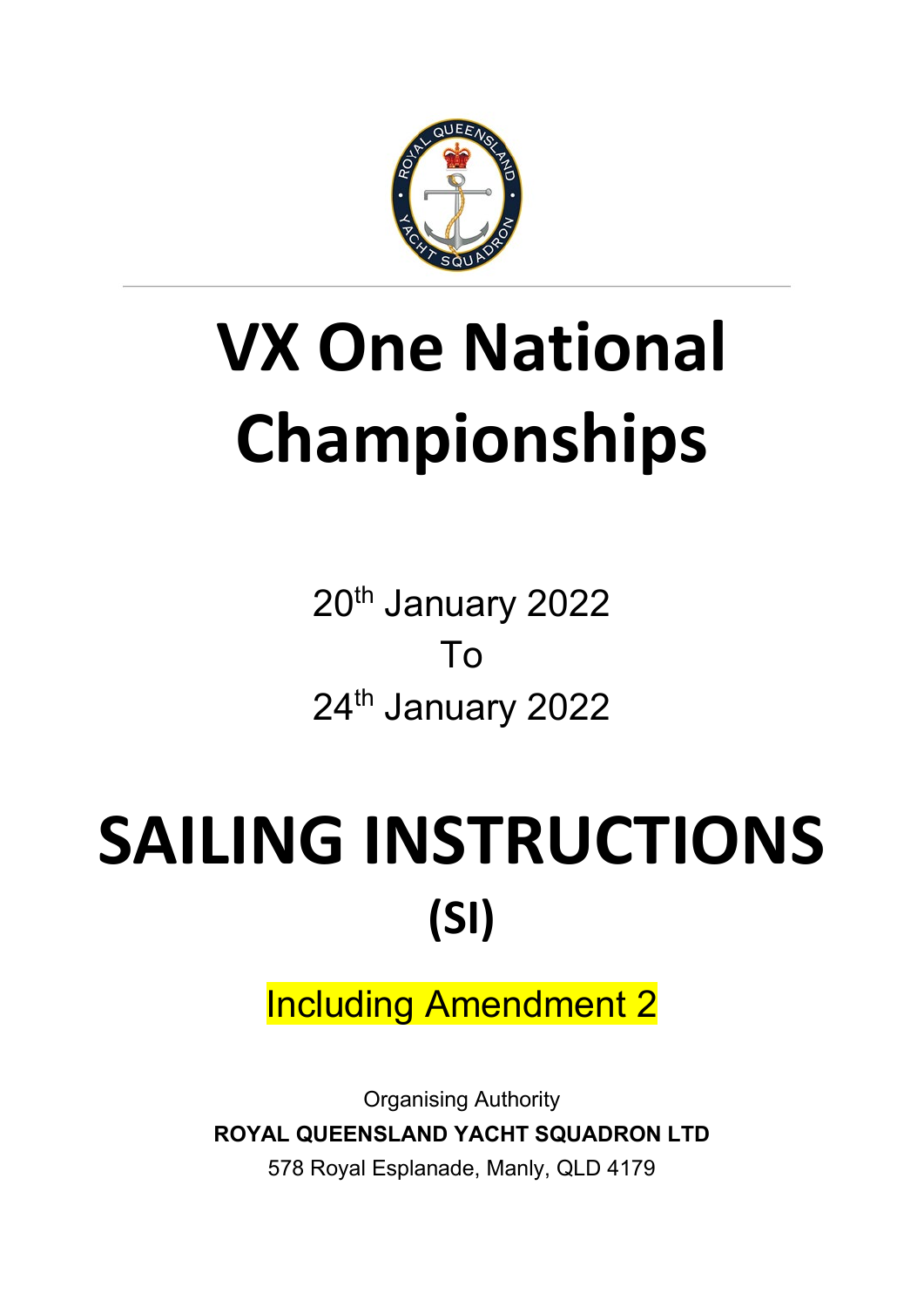*The notation '[NP]' in a rule of the sailing instructions (SIs) means that a boat may not protest another boat for breaking that rule. This changes RRS 60.1(a).* 

#### **1. RULES**

- 1.1. The event is governed by the rules as defined in The Racing Rules of Sailing.
- 1.2. The Australian Sailing prescriptions and special regulations Category 7 will apply.
- 1.3. The VX One Australia 2021 (revised by the TMH) class rules will apply.
- 1.4. Appendix T shall apply
- 1.5. Competitors must comply with Qld Government COVID-19 contact tracing via the electronic app "Check in Qld".
- 1.6. Competitors must follow all Club COVID-19 Policies [\(https://www.rqys.com.au/policiesanddocuments/](https://www.rqys.com.au/policiesanddocuments/) )

#### **2. CHANGES TO SAILING INSTRUCTIONS**

2.1. Any change to the sailing instructions will be posted before 0900 on the day it will take effect, except that any change to the schedule of races will be posted by 2000 on the day before it will take effect.

#### **3. COMMUNICATIONS WITH COMPETITORS**

- 3.1. Notices to competitors will be posted on the official notice board located at <https://www.rqys.com.au/sailingnoticeboard/> .
- 3.2. The race office is located at The RQYS Sailing Office located adjacent to Rigging Lawn 2, telephone 3396 8666, email sailing@rgys.com.au.
- 3.3. On the water, the race committee intends to monitor and communicate with competitors on VHF radio channel 72.
- 3.4. [DP] [NP] While racing, except in an emergency, a boat shall not make voice or data transmissions and shall not receive voice or data communication that is not available to all boats.

#### **4. CODE OF CONDUCT**

- 4.1 [DP] [NP] Competitors and support persons shall comply with reasonable requests from race officials.
- 4.2 [DP] [NP] Competitors and support persons shall handle any equipment or place advertising provided by the organizing authority with care, seamanship, in accordance with any instructions for its use and without interfering with its functionality.

#### **5. SIGNALS MADE ASHORE**

- 5.1. Signals made ashore will be displayed at the official flag pole located at the top of the Eastern Gangway of the Bill Kirby Docks.
- 5.2. When flag AP is displayed ashore, '1 minute' is replaced with 'not less than 45 minutes' in Race Signals AP.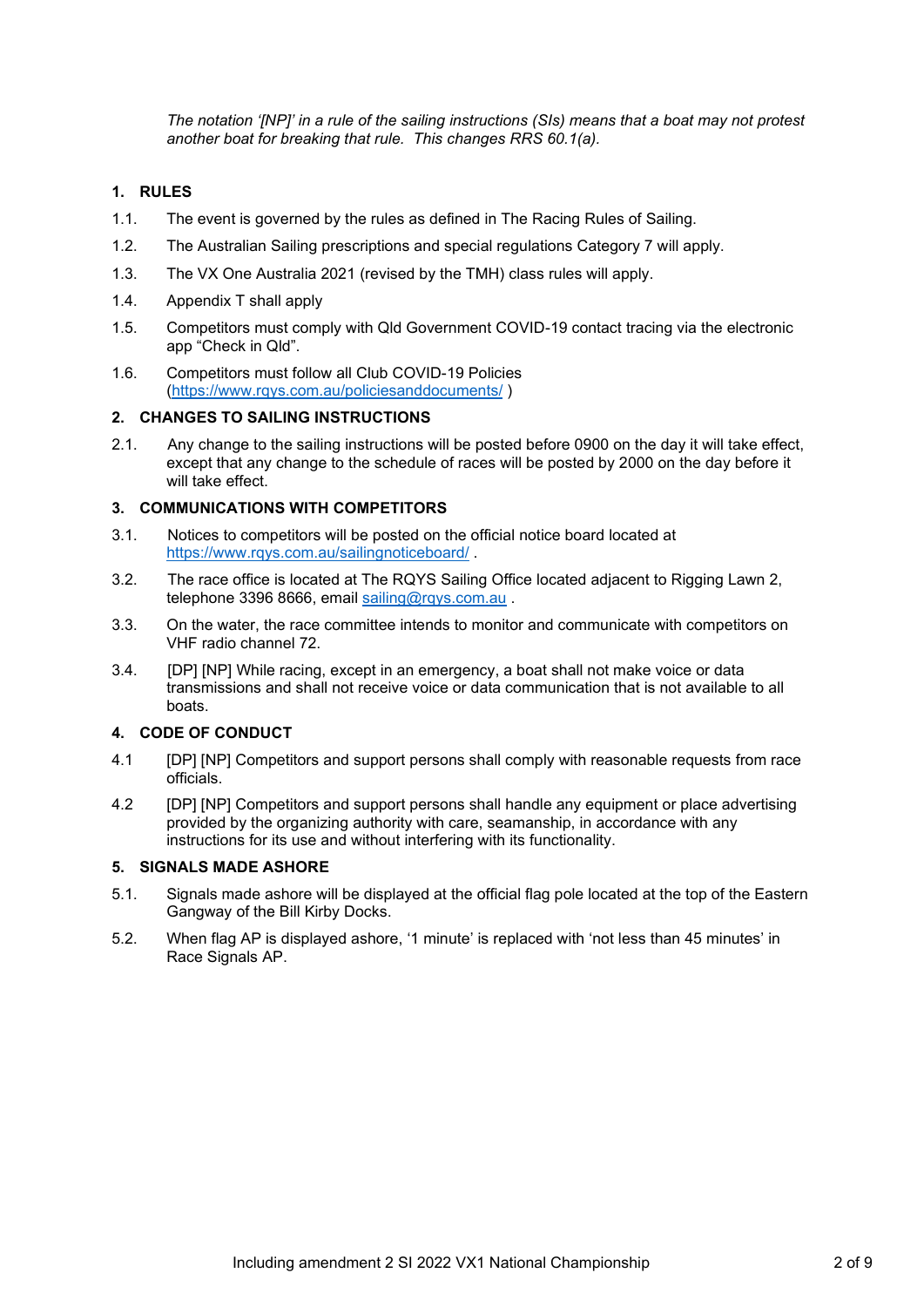#### **6. SCHEDULE OF RACES**

| <b>Date</b>               | <b>Event</b>                          | <b>Time</b>         |
|---------------------------|---------------------------------------|---------------------|
| Thursday, 20 January 2022 | <b>Registration &amp; Measurement</b> | $0800 - 1700$ hrs   |
| Friday, 21 January 2022   | <b>Competitor Briefing</b>            | 1200 hrs            |
|                           | <b>First Warning Signal</b>           | 1400 hrs            |
| Saturday, 22 January 2022 | <b>First Warning Signal</b>           | 1200 hrs            |
| Sunday, 23 January 2022   | <b>First Warning Signal</b>           | 1200 hrs            |
| Monday 24 January 2022    | <b>First Warning Signal</b>           | 1200 hrs            |
|                           | Presentation                          | <b>After Racing</b> |

- 6.1. On the last scheduled day of racing no warning signal will be made after 1630hrs.
- 6.2. A maximum of eleven (11) race are scheduled.
- 6.3. No more than three (3) races shall be sailed on any One (1) day.
- 6.4. To alert boats that a race will begin soon, the orange starting line flag will be displayed with one sound at least five minutes before a warning signal is made.

#### **7. CLASS FLAGS**

7.1. The Class flag is VX One Insignia / white background.

#### **8. RACING AREA**

8.1 SI Attachment A shows the location of the racing area.

#### **9. COURSES**

- 9.1. The diagram in SI Attachment B shows the course, including the approximate angles between legs, the order in which marks are to be passed, and the side on which each mark is to be left.
- 9.2. No later than the warning signal, the race committee signal vessel will display approximate compass bearing of the first leg.

#### **10. MARKS**

10.1. Marks are as described in SI Attachment B.

#### **11. THE START**

- 11.1. The starting line is between a staff displaying an orange flag on the signal vessel at the starboard end and the course side of the port-end starting mark.
- 11.2. A boat that does not start within 4 minutes after her starting signal will be scored Did Not Start without a hearing. This changes RRS A5.1 and A5.2.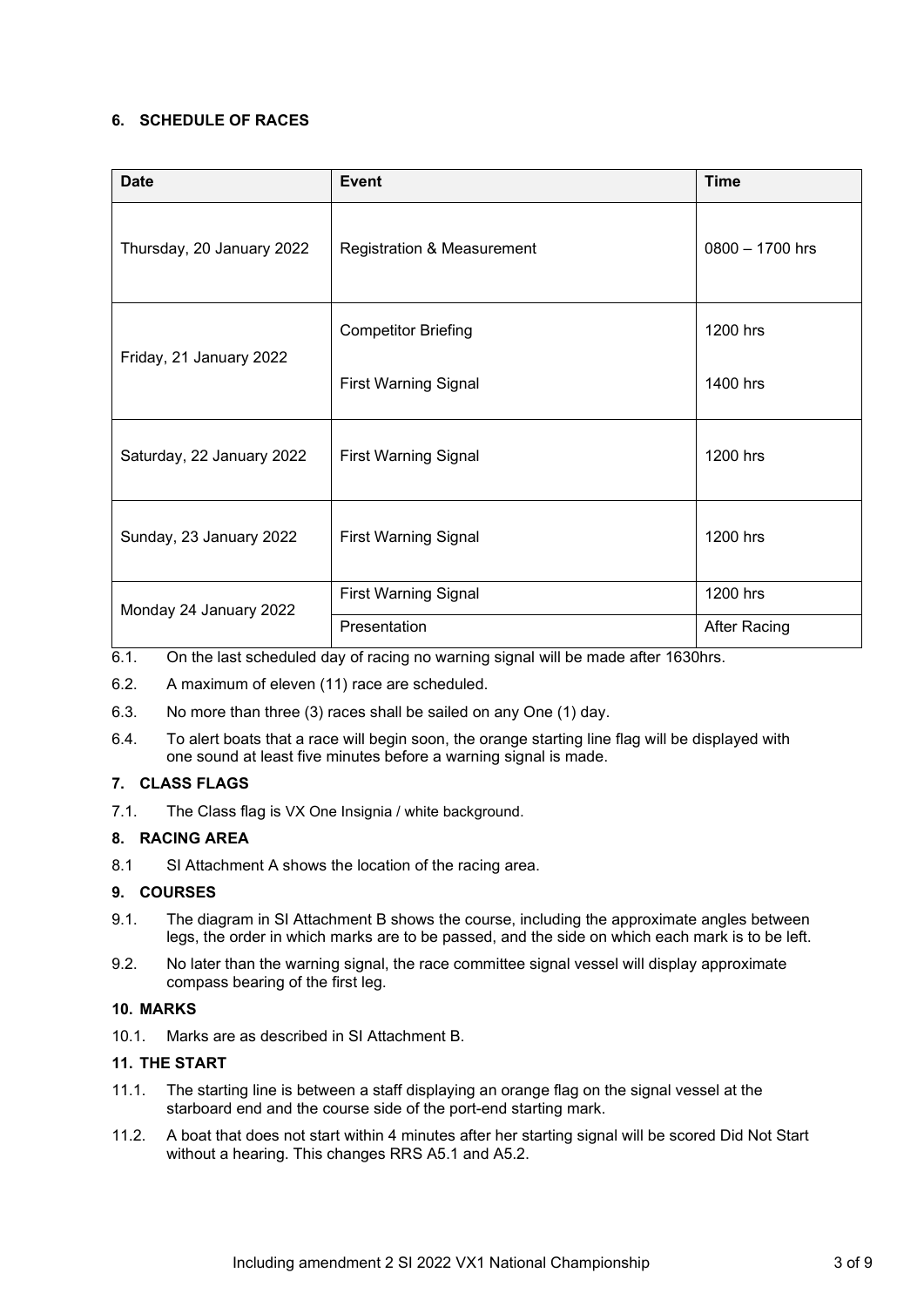#### **12. CHANGE OF THE NEXT LEG OF THE COURSE**

12.1. To change the next leg of the course, the race committee will lay a new mark (or move the finishing line) and remove the original mark as soon as practicable. When in a subsequent change a new mark is replaced, it will be replaced by an original mark.

#### **13. THE FINISH**

13.1. The finishing line will be between a staff displaying a blue flag on the finishing boat at the starboard end and the course side of the port-end finishing mark.

#### **14. PENALTY SYSTEM**

- 14.1. RRS44.1 is amended in that the penalty for breaking a rule of RRS Part 2 shall be a One-Turn Penalty, except the penalty for breaking a rule of RRS Part 2 occurring within the zone as defined in RRS shall be a Two-Turn Penalty.
- 14.2. The penalty, if any, for any infringement of the rules other than RRS Part 2 is at the sole discretion of the protest committee and may be other than disqualification. This changes RRS64.1.

#### **15. TIME LIMITS [AND TARGET TIMES]**

15.1. The Race Time Limit (see RRS 35), and the Finishing Window are shown in the table below.

| <b>Target Time</b> | Race Time Limit | <b>Finishing Window</b> |
|--------------------|-----------------|-------------------------|
| 40 Minutes         | 60 Minutes      | 15 Minutes              |

- 15.2. The Finishing Window is the time for boats to finish after the first boat sails the course and finishes. Boats failing to finish within the Finishing Window, and not subsequently retiring, penalized or given redress, will be scored Time Limit Expired (TLE) without a hearing. A boat scored TLE shall be scored points for the finishing place one more than the points scored by the last boat that finished within the Finishing Window. This changes RRS 35, A5.1, A5.2 and A10.
- 15.3. Failure to meet the Target Time will not be grounds for redress. This changes RRS 62.1(a).

#### **16. HEARING REQUESTS**

- 16.1. Australian sailing has appointed a National Jury for this event.
- 16.2. The protest time limit is 60 minutes after the last boat finishes the last race of the day or the race committee signals no more racing today, whichever is later. The time will be posted on the official notice board.
- 16.3. Hearing request forms are available from the race office at the RQYS Sailing Office (upstairs on rigging lawn 2) or<https://www.rqys.com.au/regatta-club-racing-documents-auditors/>
- 16.4. Notices will be posted no later than 30 minutes after the protest time limit to inform competitors of hearings in which they are parties or named as witnesses. Hearings will be held at a time and place advised on the hearing notice.
- 16.5. The right of appeal from a protest committee decision is denied as provided in rule 70.5 (b).

#### **17. SCORING**

- 17.1. Four (4) races are required to be completed to constitute a series.
- 17.2. When from four (4) to seven (7) races have been completed, a boat's series score shall be the total of her race scores, excluding her worst score.
- 17.3. When eight (8) or more races have been completed, a boat's series score shall be the total of her race scores, excluding her worst two (2) scores.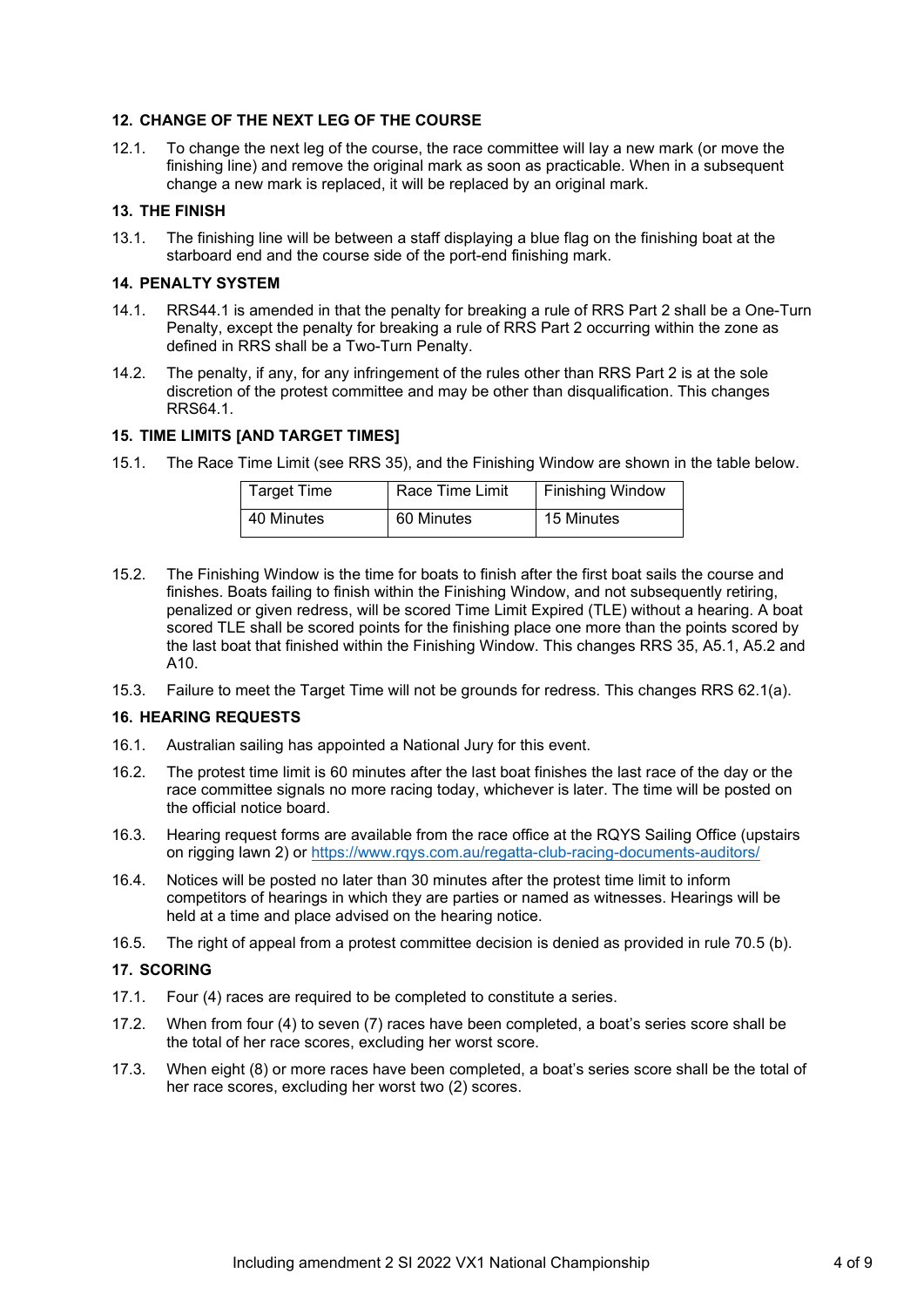#### **18. [DP] [NP] SAFETY REGULATIONS**

- 18.1. Each boat will be carrying GPS trackers (TACKTRACKER) the sign on/sign off will be collecting the trackers and returning them each day
- 18.2. All skippers shall SIGN ON before racing each day and SIGN OFF at the earliest possible time after the completion of racing (but not later than the end of protest time). The sign on will be available near the Sailing Office & Rigging Lawn 2.
- 18.3. Sign on shall be available 3 hrs before first warning and close 1 hr before first warning.
- 18.4. The skipper of a boat that retires or does not intend to continue racing is required to SIGN OFF immediately on return to shore.
- 18.5. A boat that retires from a race shall notify the race committee as soon as possible.
- 18.6. Competitors shall comply with the following harbour bylaws:
	- 18.6.1. All sailing vessels shall give way to powered vessels at all times whilst inside the Manly Boat Harbour. Once outside the Manly Boat Harbour, competitors are to as soon as possible stay outside of the main channel, keeping clear of powered vessels.
	- 18.6.2. No Spinnakers are to be flown in the Manly Harbour 6-knot area.

#### **19. [DP] REPLACEMENT OF CREW OR EQUIPMENT**

- 19.1. No crew member shall be substituted during an event unless express written consent is granted by the Jury or Race Committee. If a crew substitution is requested, the total crew weight shall not change by more than 10 kg.
- 19.2. Substitution of damaged or lost equipment is not allowed unless authorized in writing by the Race Committee. Requests for substitution shall be made to the committee at the first reasonable opportunity, which may be after the race.

#### **20. EQUIPMENT AND MEASUREMENT CHECKS**

- 20.1. A boat or equipment may be inspected at any time for compliance with the class rules, notice of race and sailing instructions.
- 20.2. [DP] When instructed by a race official on the water, a boat shall proceed to a designated area for inspection.

#### **21. OFFICIAL VESSELS**

21.1. Official vessels will be identified by display of a white flag with black letters 'RC' or 'MEDIA'.

#### **22. [DP][NP] SUPPORT TEAMS**

- 22.1. Team leaders, coaches and other support personnel shall stay a minimum of 100m outside the area where boats are racing from the Warning Signal until the last boat in that race has finished or race committee signals a postponement, general recall or abandonment, without the approval of the Race Committee. Support boats may provide assistance to boats finished racing or retired no closer than 200m below the starting line.
- 22.2. SI 22.1 does not apply to Media Vessels approved by the Race Committee.
- 22.3. The penalty for failing to comply with SI 22.1 above may be the disqualification of all boats associated with the infringing party, parties, boat and or boats.

#### **23. TRASH DISPOSAL**

23.1. Trash may be placed aboard official or support person vessels.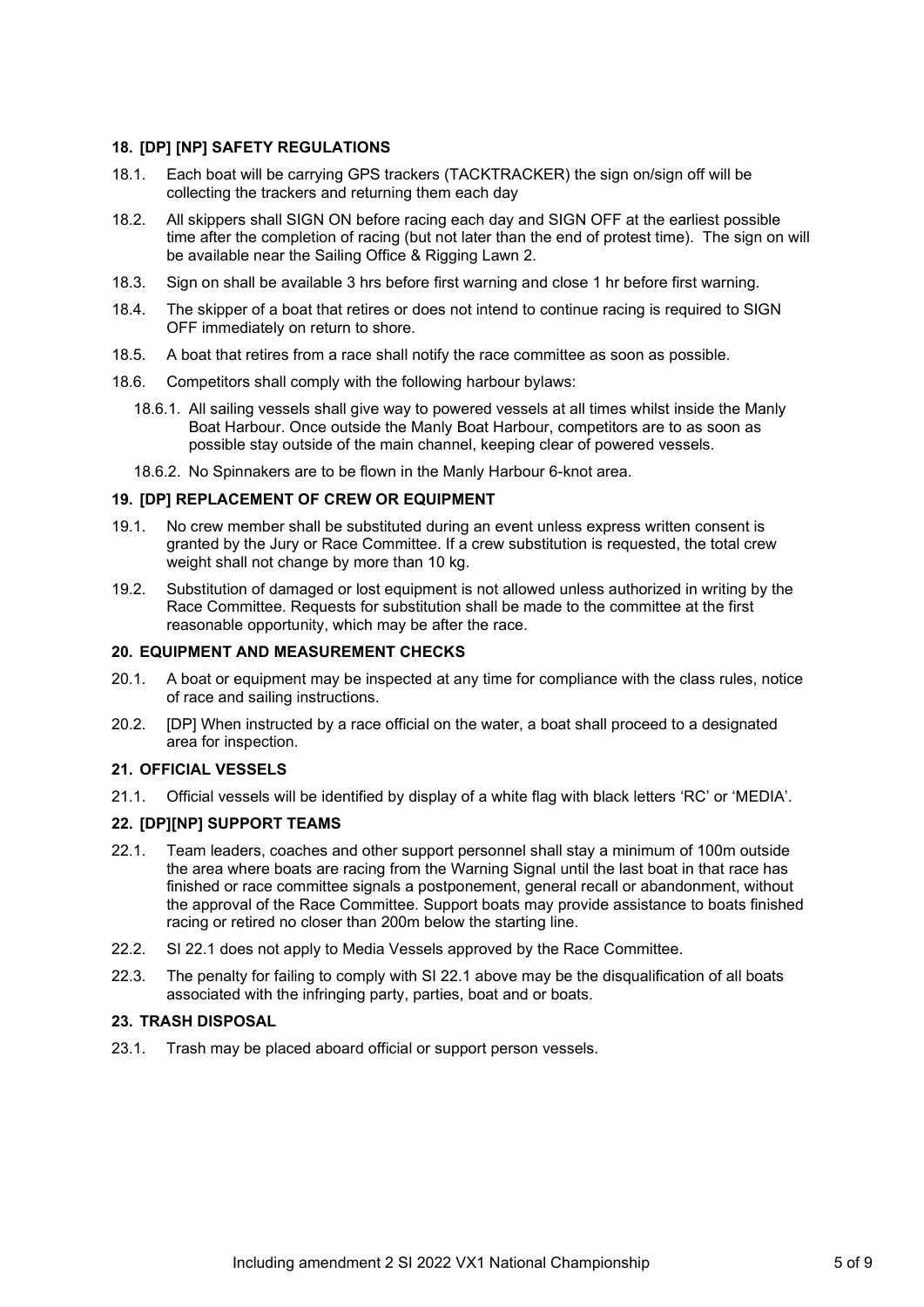#### **24. [DP] [NP] BERTHING**

- 24.1. Boats shall be kept in their assigned places while in the harbour.
- 24.2. Planned Berthing shall be at VIP Docks 1 5 & the Marine Holding Area.

24.2.1. A diagram can be found in SI Attachment C.

24.3. Boats shall follow all berthing directions from the Sailing or Marina Office to the best of their ability.

#### **25. HAUL-OUT RESTRICTIONS**

- 25.1. [DP] [NP] Boats shall not be hauled out during the event.
- 25.2. [DP] [NP] Requests for haul out shall be made to the race committee at the first reasonable opportunity, which may be after the race.

#### **26. PRIZES**

- 26.1. Prizes will be given as follows:
	- 26.1.1. 1st, 2nd and 3rd in Scratch.
	- 26.1.2. 1st Senior Skipper over 60.
	- 26.1.3. 1st Junior U21.
	- 26.1.4. 1st Female.
	- 26.1.5. Additional prizes may be awarded at the discretion of the Organising Authority.

#### **27. RISK STATEMENT**

27.1. RRS 3 states: 'The responsibility for a boat's decision to participate in a race or to continue to race is hers alone.' By participating in this event each competitor agrees and acknowledges that sailing is a potentially dangerous activity with inherent risks. These risks include strong winds and rough seas, sudden changes in weather, failure of equipment, boat handling errors, poor seamanship by other boats, loss of balance on an unstable platform and fatigue resulting in increased risk of injury. **Inherent in the sport of sailing is the risk of permanent, catastrophic injury or death by drowning, trauma, hypothermia or other causes.**

#### **28. INSURANCE**

28.1. Each participating boat shall be insured with valid third-party liability insurance with a minimum cover of \$10,000,000AUD per incident or the equivalent.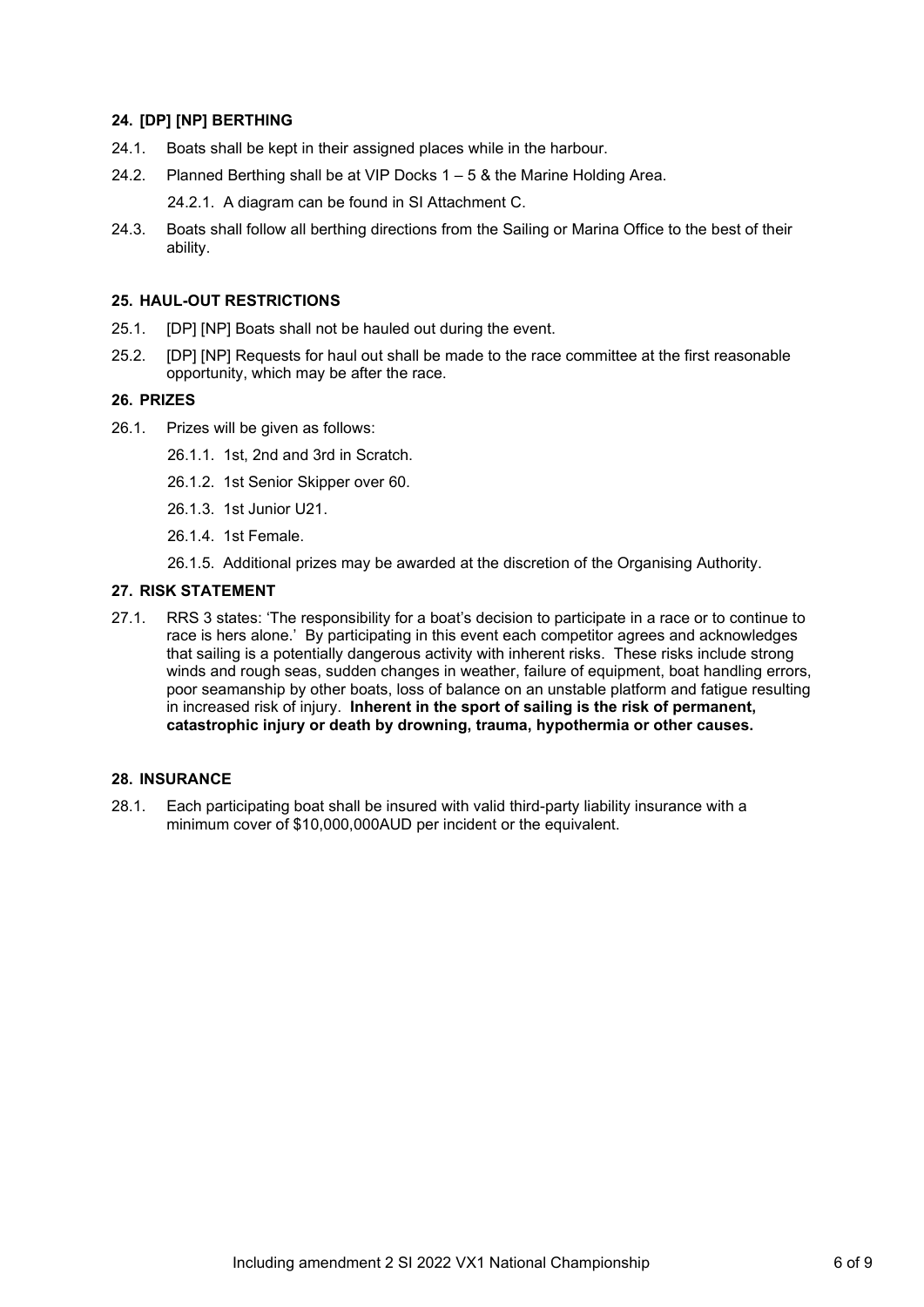### **SI ATTACHMENT A**

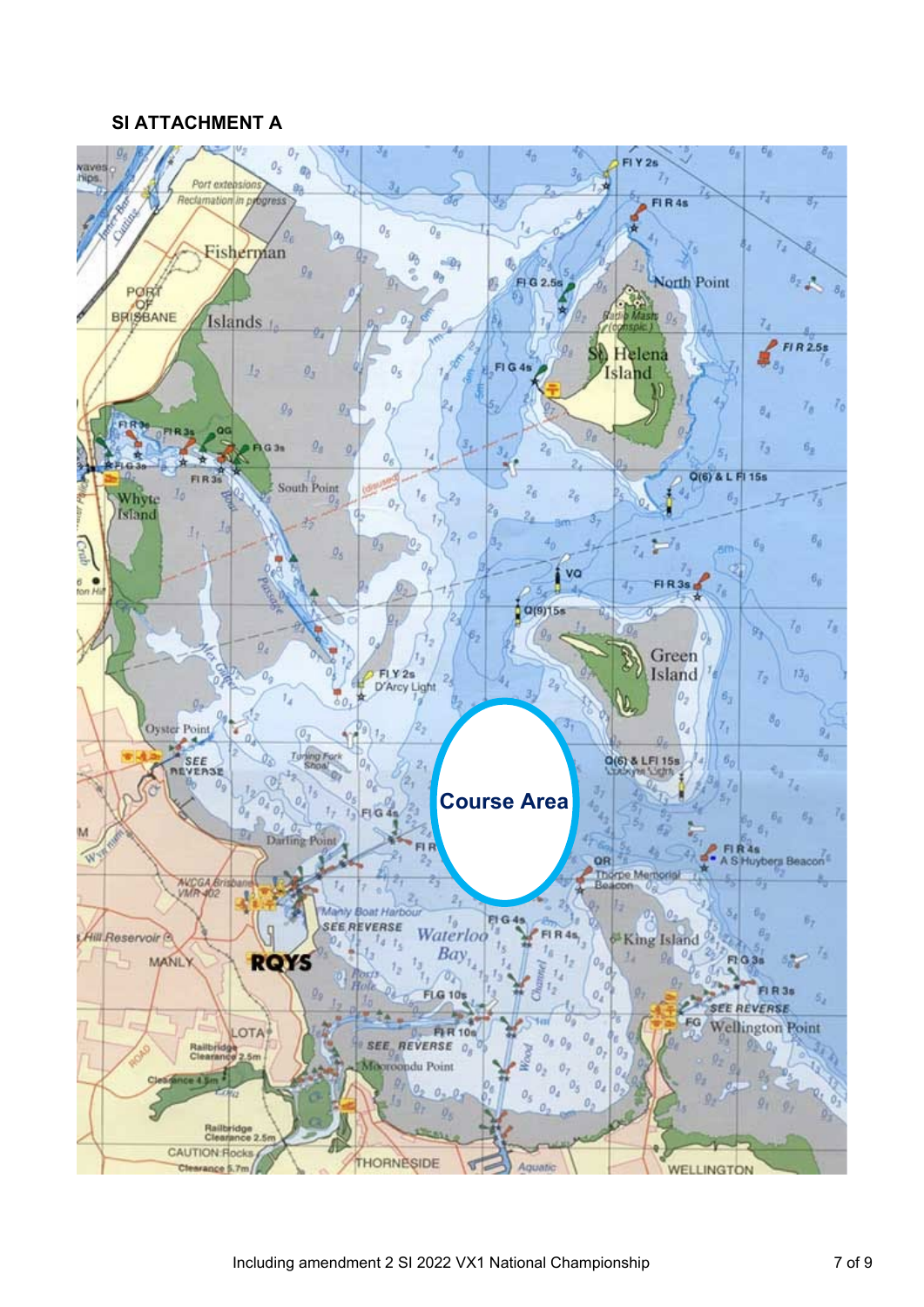# **SI ATTACHMENT B**

| <b>CODE</b>     | <b>COURSE</b>                                                        | <b>MARKS DESCRIPTION</b>                                              |  |
|-----------------|----------------------------------------------------------------------|-----------------------------------------------------------------------|--|
| LA <sub>1</sub> | Start $-1 - 1a - 4p$ – Finish                                        | <b>Mark 1: Orange Inflatable</b><br><b>Mark 1a: Orange Teardrop</b>   |  |
| LA <sub>2</sub> | Start $-1 - 1a - 4s/4p - 1 - 1A - 4p - Finish$                       |                                                                       |  |
|                 |                                                                      | Marks 4s & 4p: Yellow Inflatable                                      |  |
| LA3             | Start $-1 - 1A - 4s/4p - 1 - 1A - 4s/4p - 1 -$<br>$1A - 4p - Finish$ | <b>Start Pin: Orange Inflatable</b><br>Finish Pin: Purple Inflatable. |  |
|                 |                                                                      | <b>Change Mark: Black and White Inflatable</b>                        |  |